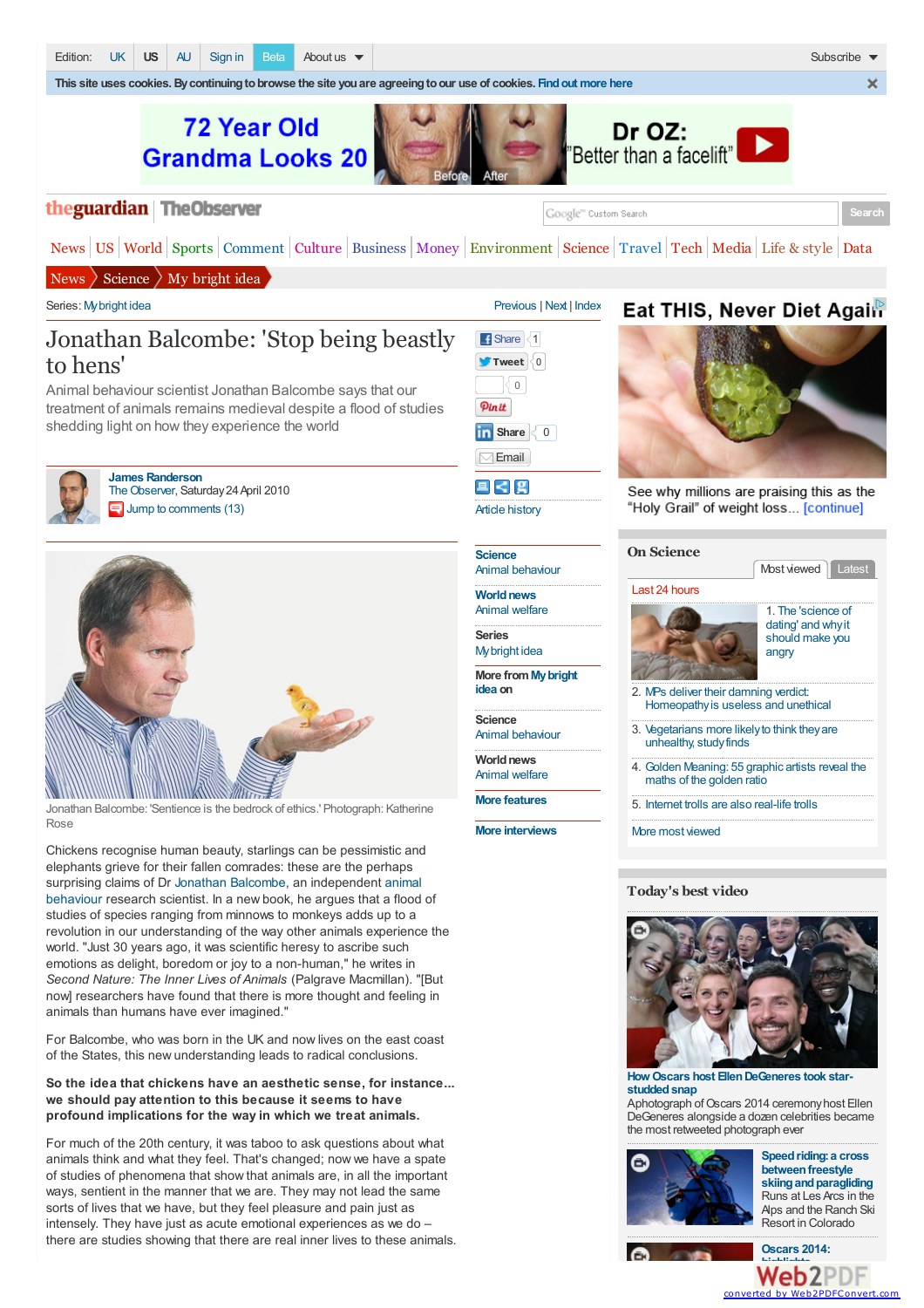What does this say about our relationship to animals? The paradox is that as our knowledge of animals increases, our treatment of them falls further behind because we still live according to a might-makes-right strategy, which is the kind of thinking that justified colonialism and slavery. Unfortunately, our treatment of animals remains pretty much medieval.

## **Could you clarify this point about sentience?**

Sentience is the capacity for feeling things, usually pleasures and pains – but it's a very broad concept, ranging from grief to optimism, from positive to negative feelings. The key is that it's the bedrock of ethics: humans are moral beings, what the philosophers would call moral agents, who are able to make moral decisions, and sentience is what makes those moral systems. It's what makes a human life important – it's what makes murder, ultimately, a terrible crime. It's because you've deprived the individual of a future life. Given that animals are acutely sentient in the important ways - I'm not talking about building computers or reading books – we need to expand our moral circle to include them.

In a study titled ["Chickens](http://cogprints.org/5272/1/ghirlanda_jansson_enquist2002.pdf) prefer beautiful humans", human faces were photographed and digitised, so they could be presented to undergraduates, who then rated them according to attractiveness. The male faces were rated by female students and vice versa. They came up with a gradation of the most and least attractive. Then chickens were presented with the same faces and strikingly, the chickens' preferences in binary choices, for whatever reason, showed a 98 per cent overlap with the humans' ratings.

It doesn't necessarily mean that the chickens found those faces more attractive – though that's what the authors seem to suggest. What meaning that has in a chicken's world I don't know. But what it does say to me is that they're very perceptive about cues and those perceptions are very similar to ours in terms of aesthetics.

**In your book you write: "Why should chickens find us beautiful at all? Today in the US we kill and cause suffering to more chickens than there are human beings on the entire planet." Surely there's a danger of taking individual studies and over-interpreting them, reading too much into them**. **This particular study had six chickens in it: to go from the preferences they exhibited to an idea about beauty, isn't that a bit of a leap?**

In the time it took you to ask that question, about 3,500 chickens were slaughtered in the US, so that gives an idea of the scale of the killing of these particular animals. Some biologists would call them the most successful animals on earth because there are so many of them now, but I would call them the least successful because the vast majority lead such short, miserable lives. If you look at it from a population outcome, it's a very different outcome than if you look at it as individuals, but it's individuals who are sentient.

But just because chickens rate humans in the same way as humans do in this particular study that doesn't mean their sentience is the same as ours, and I certainly wouldn't claim that. Although I wouldn't necessarily claim that they're less sensitive to the pain of a broken wing than we are to the pain of a broken arm: that can be debated. That is accessible to science. But what the study does say – and this is just one study of many – is that chickens have lives that matter. And this gets to the heart of some of the cognitive and emotional studies that I'm trying to bring to light: animals don't merely live in the moment. They have lives, moods and dispositions. They really have a welfare in the richest sense of the term. That means we have to look hard and reconsider the current relationship we have with them.

**People tend to see faces in clouds or hear voices in draughty buildings; we're very good at anthropomorphising our surroundings. Whether what we now believe that animals experience is really the same thing as human emotions is a very open question, isn't it?**

Here's an example of an emotional study that's based on rigorous science. It's a study of the [chacma](http://ukpmc.ac.uk/picrender.cgi?artid=1098343&blobtype=pdf) baboon. These particular populations have been studied in Botswana for 30 years by the same scientists, so you have long-term observational and experimental studies with animals in their own milieu. It's known that for women who lose an infant, it's a terrible, traumatic, sad event. It's known that they grieve, naturally, and that grief is reflected physiologically by an increase of glucocorticoid



**highlights** 12 Years a Slave wins best picture at the 86th AcademyAwards but Alfonso Cuarón's sci-fi

dramaGravitydominates the field with seven **Oscars** 



#### **The real price of a cup of [Tetleytea](http://www.theguardian.com/global-development/video/2014/mar/01/tetley-tea-maids-real-price-cup-tea-video)**

How poverty-pay on tea estates in Assam fuels a modern slave trade

# On the Guardian today



Snake eats crocodile in [Queensland](http://www.theguardian.com/environment/2014/mar/03/snake-eats-crocodile-in-queensland-lake) lake



Ukraine crisis: 'facts on the ground' are 'deeply [troubling,'](http://www.theguardian.com/world/2014/mar/03/ukraine-crisis-russia-control-crimea-live) Obama says – live



Ukraine crisis: [US-Europe](http://www.theguardian.com/world/2014/mar/03/ukraine-crisis-us-europe-putin-crimea) rifts surfacing as Putin tightens Crimea grip



Don't listen to [Obama's](http://www.theguardian.com/commentisfree/2014/mar/03/obama-ukraine-russia-critics-credibility) Ukraine critics: he's not 'losing' – and it's not his fight

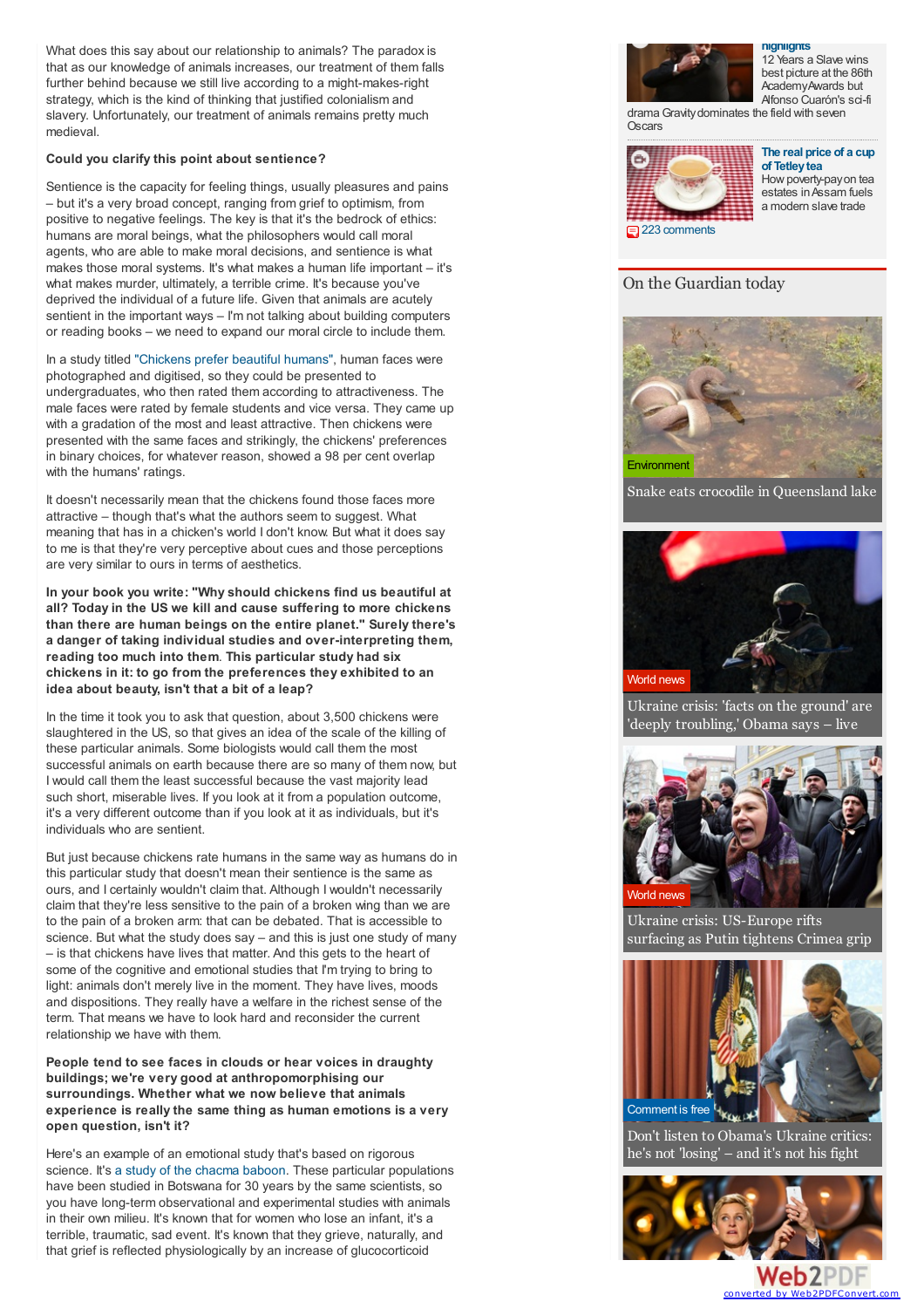hormones in their blood for a month or more. These baboons show a similar pattern of behaviour; if a baboon mother in the Okavango Delta in Botswana loses her baby, the scientists are able to measure the hormone levels in her blood in a very non-invasive way. They don't have to take a blood sample, they simply keep an eye out and when the female defecates they shout: "Oh, Lucy just shat, go get that!" and they analyse the faeces.

This shows that their glucocorticoid levels also go up for about a month. And the levels of their closest associates, of the female baboons which they relate to and have friendships with, also go up: there's an osmotic effect. Again in parallel with humans; humans rally round, support each other, increase our social networks. Baboons show a similar pattern. Females who have lost an infant will groom more during that month and receive more grooming. It's thought to be a form of therapy to help overcome the grief that presumably they're experiencing.

This is the challenge with emotions: they're private feelings – and that's why science did neglect these questions for a long time.

### **There are all sorts of nasty things that go on with predators catching prey, male lions killing the young when they join a new pride. Do animals have any kind of moral responsibility?**

Absolutely. One of the frontiers of science is this study of virtue in animals: increasingly it's coming to light that animals have a moral awareness, or a moral consideration about how they behave. This is particularly the case with social animals, who've evolved to live in groups. Living in groups is full of compromise, you give and take and you want to sustain good relationships with others or you may be an outcast, and that's not in your self-interest – so one can make genetic arguments for the evolution of virtue and moral behaviour – certainly we manifest it in many ways.

A recent study of dogs shows they have what's called inequity aversion – that is to say a fairness awareness. If you you have two dogs sitting next to each other, and you offer to shake their paws, and you only reward one of the dogs when they both shake paws, after about 10 or 12 trials the one who's not getting the treat will refuse to shake paws. Whereas the other one will continue happily to shake paws. In control experiments, when there's only one dog not getting any treats, he will continue shaking the paw much longer. So it's not just fatigue or frustration, there's an awareness that this is not correct – "He's getting rewarded for what he's doing and I'm not getting rewarded for doing the same thing."

# **Do plants have an intrinsic value?**

Albert Schweitzer advocated an idea of "reverence for life". He coined that phrase in 1915 and I love it. It speaks to plants because plants are also living organisms. We could quibble about whether or not they're sentient, although most scientists would say they're not. But even if they aren't sentient, we should respect them and that relates to the broader issues of our relationship to animals.

People often ask me as a vegetarian – a vegan in fact – "What about plants? If you're a vegetarian, you're consuming plants!" But if you're a meat-eater you're indirectly consuming many more plants, because you're higher on the food chain and cows have to eat plants to make muscle. Being a vegetarian is a more plant-friendly way of life anyway. I believe in respecting all life – I don't want to see trees uprooted any more than I want to see cows slaughtered, but there is a moral difference because cows are sentient and a plant is not.



**More from the Guardian** Howcan we curb [laddism?](http://www.guardian.co.uk/lifeandstyle/2014/mar/02/how-can-we-curb-laddism) 02 Mar 2014 'Build [northern](http://www.theguardian.com/uk-news/2014/mar/01/build-hs2-north-first-birmingham-manchester-leeds) stretch ofHS2 first' to boost poorer UK cities 01 Mar 2014 [Internet](http://www.theguardian.com/science/head-quarters/2014/feb/25/internet-trolls-are-also-real-life-trolls) trolls are also real-life trolls 25 Feb 2014 Saint David's Day: Google doodle leeks online 01 Mar 2014 **More from around the web** What's this? Stop Paying So Much For Your Hotel Room. 4 Simple Steps to Cheaper Rates (ALuxury Travel Blog) Here's whyyou [maynever](http://www.businessinsider.com/investment-tips-for-the-99-2012-3) need a human financial advisor again (Business Insider) 20 NES Games that are Still Fun Today (Rant Lifestyle) Colorado [toycompanyrethinks](http://www.forbes.com/sites/andyrobertson/2014/02/28/furby-boom-ubooly-plushies/) children's playand takes the industrybystorm. (Forbes)



Oscars 2014: critics give Ellen [DeGeneres](http://www.theguardian.com/film/2014/mar/03/oscars-2014-ellen-degeneres-the-verdict) mixed reviews



Lupita Nyong'o: a [Hollywood](http://www.theguardian.com/film/2014/mar/03/lupita-nyongo-best-supporting-actress-oscar) star is born

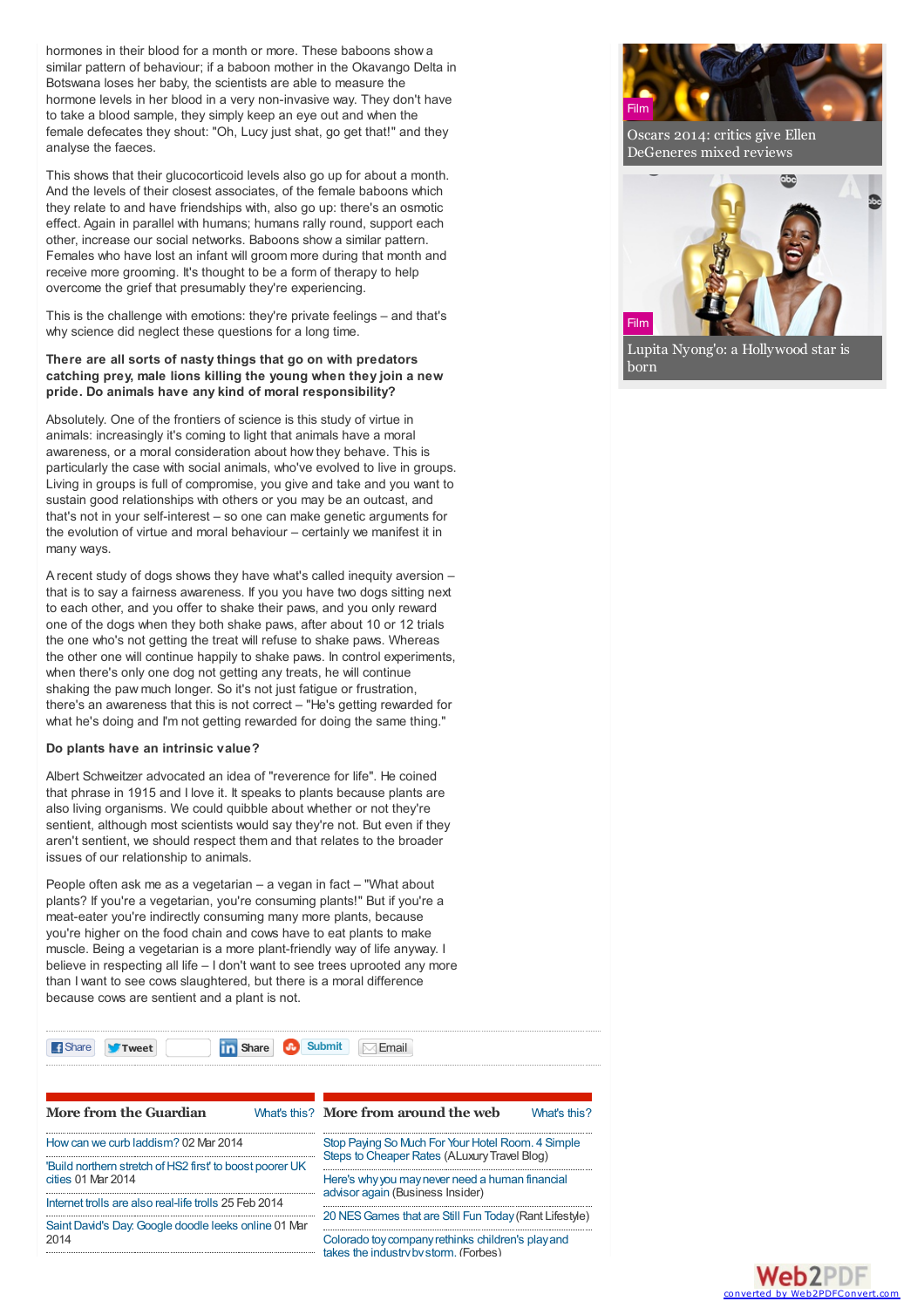takes the industrybystorm. (Forbes)

Khan Isn't Coming to 'Star Wars Episode VII,' or Is He? (STACK)

<span id="page-3-0"></span>

| <b>BREAKING NEWS</b>         | SHOCKING! Ellen Lied!<br>Ellen Has Been Exposed For TRICKING<br>THE WORLD! She Has Lied For Years!                                                                                                                                                                                                                                                                                                                   |                |
|------------------------------|----------------------------------------------------------------------------------------------------------------------------------------------------------------------------------------------------------------------------------------------------------------------------------------------------------------------------------------------------------------------------------------------------------------------|----------------|
| <b>Ads by Google</b>         |                                                                                                                                                                                                                                                                                                                                                                                                                      |                |
| www.newsmax.com              | 3 Early Signs of Dementia<br>Doctor: Know These 3 Warning Signs You're About to Suffer Dementia                                                                                                                                                                                                                                                                                                                      |                |
| <b>Kate Middleton Photos</b> | Stunning Pictures of Princess Kate Middleton and the Royal Family.<br>kate-middleton.stylebistro.com                                                                                                                                                                                                                                                                                                                 |                |
| <b>Escape from America</b>   | 6 Places to Protect and Grow Your Wealth as US Spirals Out of Control<br>www.sovereign-investor.com                                                                                                                                                                                                                                                                                                                  |                |
|                              |                                                                                                                                                                                                                                                                                                                                                                                                                      |                |
| <b>All comments</b>          | <b>Staff replies</b><br><b>Guardian picks</b>                                                                                                                                                                                                                                                                                                                                                                        |                |
|                              | Comments for this discussion are now closed.                                                                                                                                                                                                                                                                                                                                                                         |                |
|                              | ÷<br>÷.<br>13 comments. Showing<br>50<br>conversations, sorted<br>oldest first                                                                                                                                                                                                                                                                                                                                       |                |
|                              |                                                                                                                                                                                                                                                                                                                                                                                                                      |                |
|                              | mothmoth<br>25 April 2010 12:39pm                                                                                                                                                                                                                                                                                                                                                                                    | 6 <sup>1</sup> |
|                              | News item I waited 50 years to read.                                                                                                                                                                                                                                                                                                                                                                                 |                |
|                              | Much appreciated and can we look forward to the prompt closure of factory farms<br>and crowded zoos and livestock markets worldwide, the end of it being legal to gain<br>commercially from same, and a complete review of all so called bloodsports and<br>hunting practices?                                                                                                                                       |                |
|                              | Can we look forward to the involvement of vets and everyone who teaches them at<br>college, to end collusion with cruelty and emerge on the side of the animal like this<br>good man? Can we have genuine welfare-friendly meat, eggs and dairy in our diets,<br>or is veganism the only logical outcome of what he's discussed?                                                                                     |                |
|                              | Report                                                                                                                                                                                                                                                                                                                                                                                                               |                |
|                              | archipet<br>25 April 2010 1:09pm                                                                                                                                                                                                                                                                                                                                                                                     | $\overline{2}$ |
|                              | This excellent article explores the basis for codes of ethics and morality that are<br>rooted in rationality and reason rather than supernatural faith and belief. As a student<br>of psychology in the 1980s, I disliked the behavioural approach that saw animals as<br>black boxes interposed between stimulus and response. I look forward to reading<br>this book and leaming more about the inside of the box. |                |
|                              | Amanda Gefter reviewed another new book on rational morality in last week's New<br>Scientist; Paul Thagard's, "The Brain and the Meaning of Life". From Gefter's review, I<br>understand that Thagard sees morality as a component in the the evolution of animal<br>brain structure. If that is correct, these two books should complement one another<br>very nicely.                                              |                |
|                              | Report                                                                                                                                                                                                                                                                                                                                                                                                               |                |
|                              | Wolfbone<br>25 April 2010 1:30pm                                                                                                                                                                                                                                                                                                                                                                                     |                |
|                              | Chickens recognise human beauty, starlings can be pessimistic and<br>elephants grieve for their fallen comrades: these are the perhaps surprising<br>claims                                                                                                                                                                                                                                                          |                |
|                              | What's surprising to me is the perverse assumption. held even by some otherwise                                                                                                                                                                                                                                                                                                                                      |                |

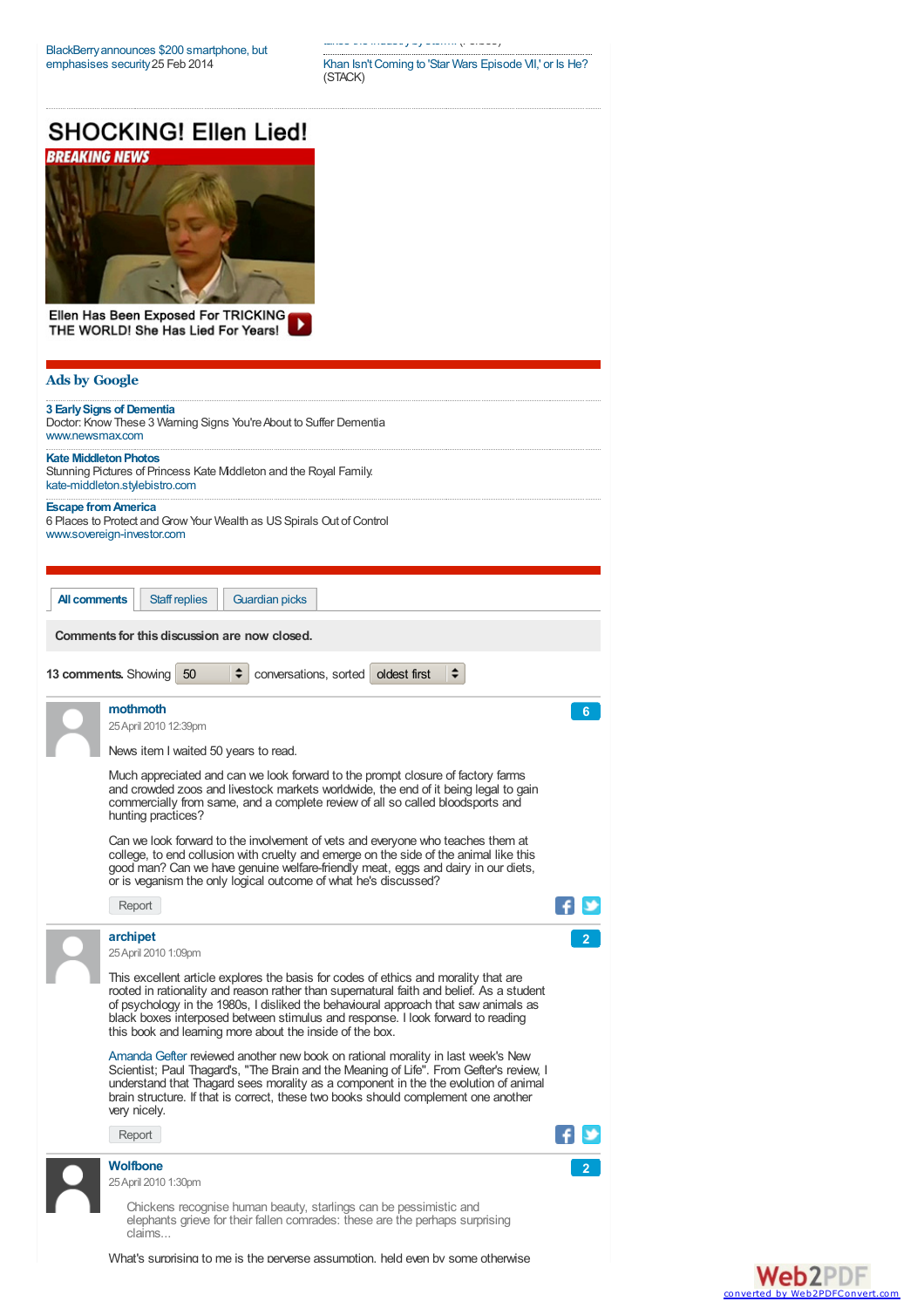

 $Web2PDF$ converted by [Web2PDFConvert.com](http://www.web2pdfconvert.com?ref=PDF)